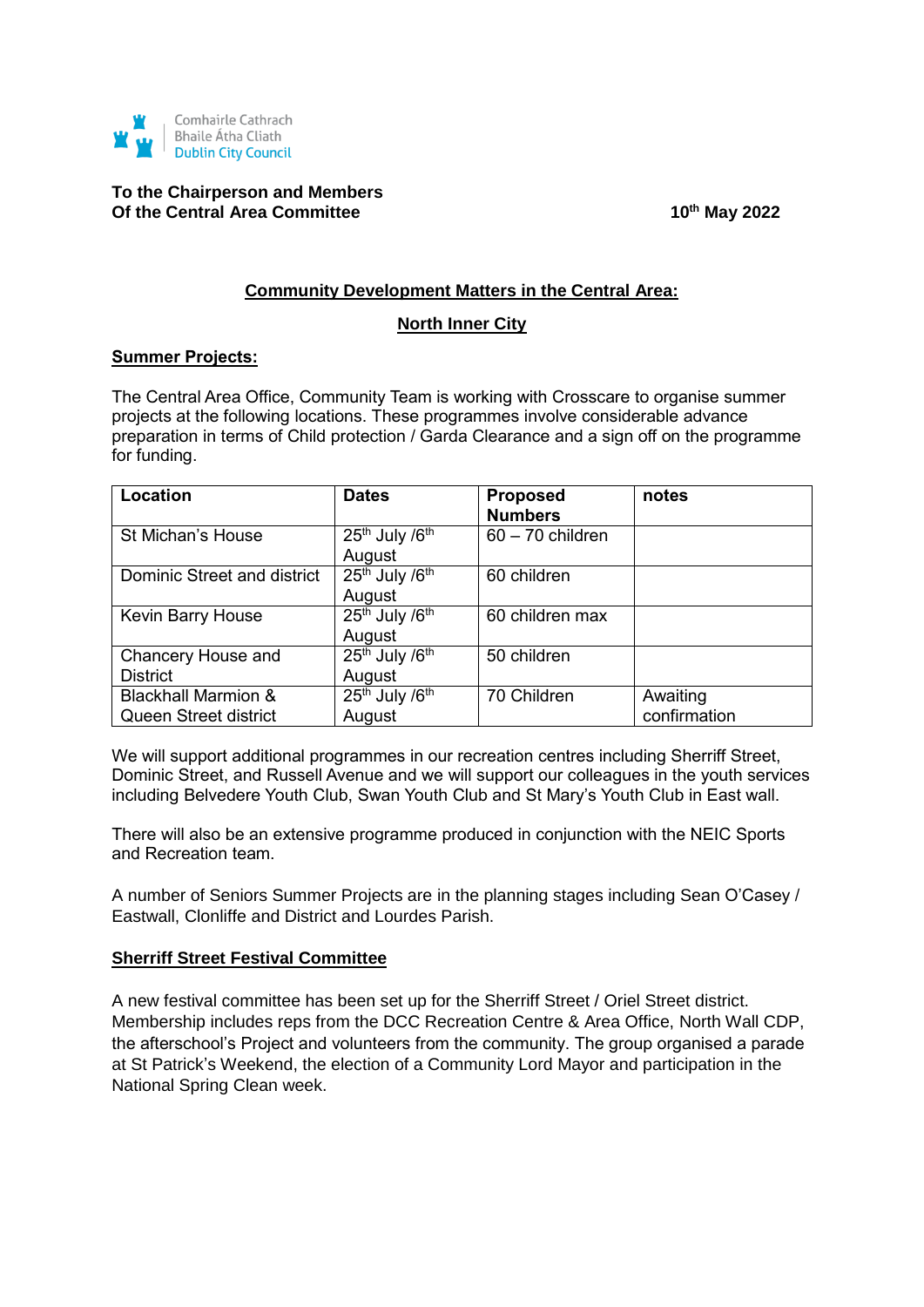# **Buckingham Village Family Day 21st April**

The Area Office provided logistical support to this events through the Councillors Discretionary Fund.

## **Killarney Court Family Day 27th April**

The Area Office provided support to this event through the Councillors Discretionary Fund.

# **Portland / Sherrard District Project Group**

A new working group has been set up to assist in the coordination of community activity in area around Portland Square& Sherrard Street. The group consists of representatives from DCC Community Section, The Safety Partnership, An Garda Síochana and Green Ribbon. The group will work with all stake holders in this district. Proposed on comes include:

- A stake holder forum
- A community event for all residents of this area
- Co-ordination of clean up days.
- Facilitation of independent actions for stake holder groups
- Additional greening once "buy in" is achieved

### **Adventure Sports Project.**

The Area Office is working with this group to extend the planting around their two premises on Buckingham Street. Large planter units have been installed and additional units are under construction. The units will be cared for by the young people involved in the project who have maintained their existing stock to a high standard

### **Belvedere Youth Project**

The area Office supported an extensive Two Week Easter Camp for this group with funding from the Councillors Discretionary Fund.

Fitty young people were engaged for three activities per week with a further twenty two attending twice per week. The programme included a wide range of activities including an overnight trip for twelve to Blackwater Co Wexford, ten of whom had never been out of the North Inner City.